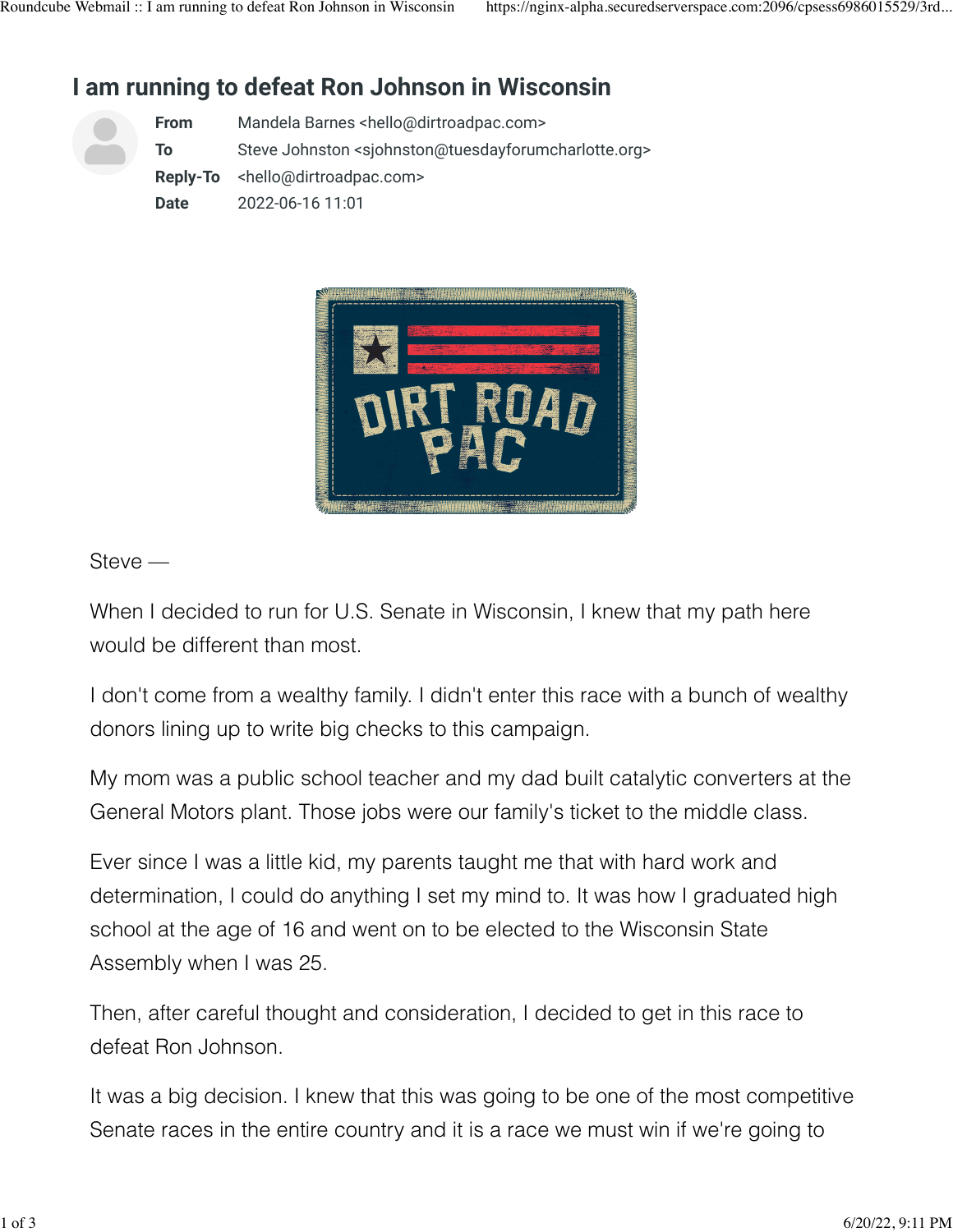defend the Democratic Senate majority.

But I was willing to bet that if I decided to run, people would come together in large numbers to be a part of this campaign. Because the truth is that no single person can flip Wisconsin's Senate seat alone. It will only happen if we're in this together.

So with our next end-of-month fundraising deadline coming up soon, I need your help to reach the fundraising goals we've set for our campaign.

These goals are not arbitrary. They're what we need to raise to flip Wisconsin's Senate seat for Democrats.

So I am asking:

[Can you please split a \\$10 contribution to my campaign for U.S. Senate and Dirt](https://click.ngpvan.com/k/46590701/350926593/-496875832?refcode=AU_DRP_FR_TAN_GEN_AC_20220616_AM1_V1_S1&nvep=ew0KICAiVGVuYW50VXJpIjogIm5ncHZhbjovL3Zhbi9OR1AvTkdQNTIvMS85MDYwMSIsDQogICJEaXN0cmlidXRpb25VbmlxdWVJZCI6ICJhMWE3ZWZmZC04NGVkLWVjMTEtYjQ3YS0yODE4NzhiODNkOGEiLA0KICAiRW1haWxBZGRyZXNzIjogInNqb2huc3RvbkB0dWVzZGF5Zm9ydW1jaGFybG90dGUub3JnIg0KfQ%3D%3D&hmac=R64J9zj1dmQ2BwDE6-lnPpaJ0b3xJ8JLdrIRXT4xbFA=) [Road PAC today? Any amount you can give before our June end-of-quarter](https://click.ngpvan.com/k/46590701/350926593/-496875832?refcode=AU_DRP_FR_TAN_GEN_AC_20220616_AM1_V1_S1&nvep=ew0KICAiVGVuYW50VXJpIjogIm5ncHZhbjovL3Zhbi9OR1AvTkdQNTIvMS85MDYwMSIsDQogICJEaXN0cmlidXRpb25VbmlxdWVJZCI6ICJhMWE3ZWZmZC04NGVkLWVjMTEtYjQ3YS0yODE4NzhiODNkOGEiLA0KICAiRW1haWxBZGRyZXNzIjogInNqb2huc3RvbkB0dWVzZGF5Zm9ydW1jaGFybG90dGUub3JnIg0KfQ%3D%3D&hmac=R64J9zj1dmQ2BwDE6-lnPpaJ0b3xJ8JLdrIRXT4xbFA=) [deadline will make a big difference.](https://click.ngpvan.com/k/46590701/350926593/-496875832?refcode=AU_DRP_FR_TAN_GEN_AC_20220616_AM1_V1_S1&nvep=ew0KICAiVGVuYW50VXJpIjogIm5ncHZhbjovL3Zhbi9OR1AvTkdQNTIvMS85MDYwMSIsDQogICJEaXN0cmlidXRpb25VbmlxdWVJZCI6ICJhMWE3ZWZmZC04NGVkLWVjMTEtYjQ3YS0yODE4NzhiODNkOGEiLA0KICAiRW1haWxBZGRyZXNzIjogInNqb2huc3RvbkB0dWVzZGF5Zm9ydW1jaGFybG90dGUub3JnIg0KfQ%3D%3D&hmac=R64J9zj1dmQ2BwDE6-lnPpaJ0b3xJ8JLdrIRXT4xbFA=)

*If you've saved your payment information with ActBlue Express, your donation to Dirt Road PAC and Mandela Barnes will go through immediately:*

## **[EXPRESS DONATE \\$10](https://click.ngpvan.com/k/46590702/350926594/-496875832?express_lane=true&amount=10&refcode=AU_DRP_FR_TAN_GEN_AC_20220616_AM1_V1_S1&nvep=ew0KICAiVGVuYW50VXJpIjogIm5ncHZhbjovL3Zhbi9OR1AvTkdQNTIvMS85MDYwMSIsDQogICJEaXN0cmlidXRpb25VbmlxdWVJZCI6ICJhMWE3ZWZmZC04NGVkLWVjMTEtYjQ3YS0yODE4NzhiODNkOGEiLA0KICAiRW1haWxBZGRyZXNzIjogInNqb2huc3RvbkB0dWVzZGF5Zm9ydW1jaGFybG90dGUub3JnIg0KfQ%3D%3D&hmac=R64J9zj1dmQ2BwDE6-lnPpaJ0b3xJ8JLdrIRXT4xbFA=) [EXPRESS DONATE \\$25](https://click.ngpvan.com/k/46590703/350926622/-496875832?express_lane=true&amount=25&refcode=AU_DRP_FR_TAN_GEN_AC_20220616_AM1_V1_S1&nvep=ew0KICAiVGVuYW50VXJpIjogIm5ncHZhbjovL3Zhbi9OR1AvTkdQNTIvMS85MDYwMSIsDQogICJEaXN0cmlidXRpb25VbmlxdWVJZCI6ICJhMWE3ZWZmZC04NGVkLWVjMTEtYjQ3YS0yODE4NzhiODNkOGEiLA0KICAiRW1haWxBZGRyZXNzIjogInNqb2huc3RvbkB0dWVzZGF5Zm9ydW1jaGFybG90dGUub3JnIg0KfQ%3D%3D&hmac=R64J9zj1dmQ2BwDE6-lnPpaJ0b3xJ8JLdrIRXT4xbFA=)**

#### **[EXPRESS DONATE \\$50](https://click.ngpvan.com/k/46590704/350926623/-496875832?express_lane=true&amount=50&refcode=AU_DRP_FR_TAN_GEN_AC_20220616_AM1_V1_S1&nvep=ew0KICAiVGVuYW50VXJpIjogIm5ncHZhbjovL3Zhbi9OR1AvTkdQNTIvMS85MDYwMSIsDQogICJEaXN0cmlidXRpb25VbmlxdWVJZCI6ICJhMWE3ZWZmZC04NGVkLWVjMTEtYjQ3YS0yODE4NzhiODNkOGEiLA0KICAiRW1haWxBZGRyZXNzIjogInNqb2huc3RvbkB0dWVzZGF5Zm9ydW1jaGFybG90dGUub3JnIg0KfQ%3D%3D&hmac=R64J9zj1dmQ2BwDE6-lnPpaJ0b3xJ8JLdrIRXT4xbFA=) [EXPRESS DONATE \\$100](https://click.ngpvan.com/k/46590705/350926624/-496875832?express_lane=true&amount=100&refcode=AU_DRP_FR_TAN_GEN_AC_20220616_AM1_V1_S1&nvep=ew0KICAiVGVuYW50VXJpIjogIm5ncHZhbjovL3Zhbi9OR1AvTkdQNTIvMS85MDYwMSIsDQogICJEaXN0cmlidXRpb25VbmlxdWVJZCI6ICJhMWE3ZWZmZC04NGVkLWVjMTEtYjQ3YS0yODE4NzhiODNkOGEiLA0KICAiRW1haWxBZGRyZXNzIjogInNqb2huc3RvbkB0dWVzZGF5Zm9ydW1jaGFybG90dGUub3JnIg0KfQ%3D%3D&hmac=R64J9zj1dmQ2BwDE6-lnPpaJ0b3xJ8JLdrIRXT4xbFA=)**

## **[EXPRESS DONATE \\$250](https://click.ngpvan.com/k/46590707/350926626/-496875832?express_lane=true&amount=250&refcode=AU_DRP_FR_TAN_GEN_AC_20220616_AM1_V1_S1&nvep=ew0KICAiVGVuYW50VXJpIjogIm5ncHZhbjovL3Zhbi9OR1AvTkdQNTIvMS85MDYwMSIsDQogICJEaXN0cmlidXRpb25VbmlxdWVJZCI6ICJhMWE3ZWZmZC04NGVkLWVjMTEtYjQ3YS0yODE4NzhiODNkOGEiLA0KICAiRW1haWxBZGRyZXNzIjogInNqb2huc3RvbkB0dWVzZGF5Zm9ydW1jaGFybG90dGUub3JnIg0KfQ%3D%3D&hmac=R64J9zj1dmQ2BwDE6-lnPpaJ0b3xJ8JLdrIRXT4xbFA=) [ANOTHER AMOUNT](https://click.ngpvan.com/k/46590709/350926628/-496875832?refcode=AU_DRP_FR_TAN_GEN_AC_20220616_AM1_V1_S1&nvep=ew0KICAiVGVuYW50VXJpIjogIm5ncHZhbjovL3Zhbi9OR1AvTkdQNTIvMS85MDYwMSIsDQogICJEaXN0cmlidXRpb25VbmlxdWVJZCI6ICJhMWE3ZWZmZC04NGVkLWVjMTEtYjQ3YS0yODE4NzhiODNkOGEiLA0KICAiRW1haWxBZGRyZXNzIjogInNqb2huc3RvbkB0dWVzZGF5Zm9ydW1jaGFybG90dGUub3JnIg0KfQ%3D%3D&hmac=R64J9zj1dmQ2BwDE6-lnPpaJ0b3xJ8JLdrIRXT4xbFA=)**

Every donation sends an unmistakable message about the grassroots strength of this campaign while giving us the resources to win this race.

That's why your contribution today is so important. Thank you for chipping in if you can afford it.

All my best,

Mandela